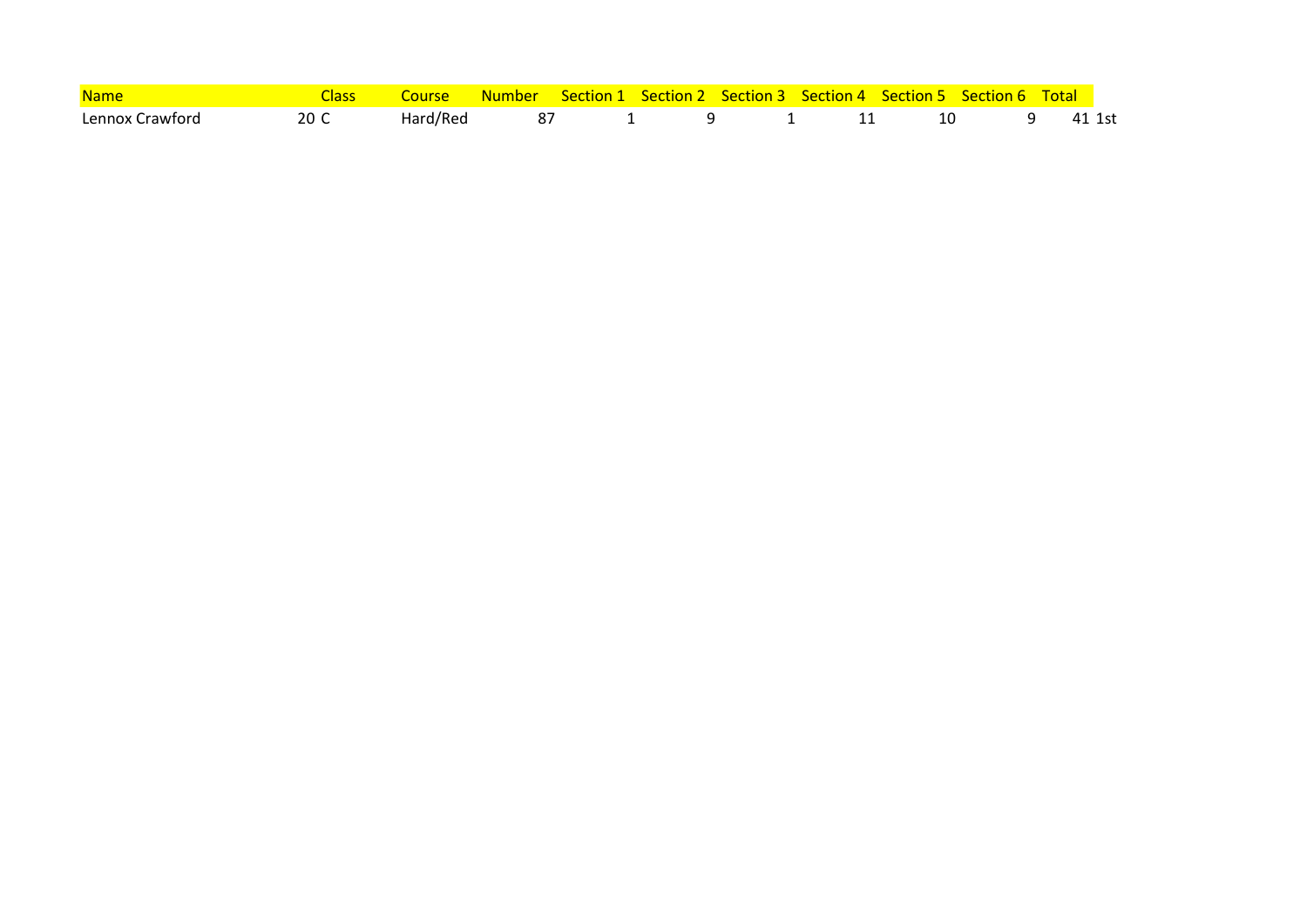| <b>Matthew Kendall</b> | 24 C                 | Hard/Red | 86 | 9                | 14             | 1                | 7                | 10               | 8               | 49 2nd  |
|------------------------|----------------------|----------|----|------------------|----------------|------------------|------------------|------------------|-----------------|---------|
| James Clegg            | 24 C                 | Hard/Red | 88 | 0                | 10             | 5                | 13               | 16               | 9               | 53 3rd  |
|                        |                      |          |    |                  |                |                  |                  |                  |                 |         |
|                        |                      |          |    | Section 1        | Section 2      | <b>Section 3</b> | <b>Section 4</b> | <b>Section 5</b> | Section 6 Total |         |
| <b>Eddie Charlton</b>  | 20 D                 | Hard/Red | 89 | 2                | 10             | 0                | 9                | 1                | 3               | 25 1st  |
| <b>Finley Dixon</b>    | 20 D                 | Hard/Red | 91 | 9                | 20             | 5                | 10               | 10               | $\overline{7}$  | 61 2nd  |
| Joseph Larkin          | 20 D                 | Hard/Red | 90 |                  |                |                  |                  |                  |                 | N/S     |
| Lewis Rowe             | 20 D                 | Hard/Red | 92 |                  |                |                  |                  |                  |                 | Retired |
|                        |                      |          |    | <b>Section 1</b> | Section 2      | <b>Section 3</b> | Section 4        | <b>Section 5</b> | Section 6 Total |         |
| Jamie Waddington       | 20 D                 | Med/Yel  | 9  | 5                | 0              | 10               | 5                | 12               | 4               | 36 1st  |
| Sam Garlick            | 20 D                 | Med/Yel  | 1  |                  | 8              | 9                | 2                | 11               | 8               | 39 2nd  |
| Henry Hardman          | 20 D                 | Med/Yel  | 4  | 3                | 5              | 6                | 9                | 12               | 10              | 45 3rd  |
| Cooper Szafrofvek      | 20 D                 | Med/Yel  | 11 | 4                | 5              | 6                | 11               | 14               | 12              | 52      |
| <b>Harry Tindall</b>   | 20 D                 | Med/Yel  | 10 | 3                | 6              | 12               | 10               | 14               | 8               | 53      |
| George Hellewell       | 20 D                 | Med/Yel  | 5  | 9                | $\overline{2}$ | 14               | 12               | 9                | 12              | 58      |
| Jake Worswick          | 20 D                 | Med/Yel  | 3  |                  |                |                  |                  |                  |                 |         |
| Ashley Pulman          | D<br>T <sub>12</sub> | Med/Yel  | 8  | 7                | 0              | 5                | 9                | 11               | 4               | 36 1st  |
| Ruari Graham           | 16 D                 | Med/Yel  | 6  | 2                | 0              | 11               | 6                | 11               | 9               | 39 2nd  |
| Alisdair Pollock       | 16 D                 | Med/Yel  | 7  | 1                | 3              | 11               | 7                | 12               | 8               | 42 3rd  |

|                             |           |          |    | <b>Section 1</b> | <b>Section 2</b> | <b>Section 3</b> | <b>Section 4</b> | <b>Section 5</b> | Section 6 | ■Total |
|-----------------------------|-----------|----------|----|------------------|------------------|------------------|------------------|------------------|-----------|--------|
| <b>Reuben Tate</b>          | 20 D      | Whi/Easy | 62 | 3                | 0                |                  | 8                |                  | 0         | 13 1st |
| Rocco Watson                | 20 D      | Whi/Easy | 63 | 0                | 0                |                  | 10               |                  | 0         | 13 1st |
| Aubrey Close                | 20 D      | Whi/Easy | 73 | 5                | 0                | 0                | 10               |                  | 0         | 20 2nd |
| Amelia Batty                | 20 D      | Whi/Easy | 61 |                  |                  | 4                | 12               | 8                | 8         | 39 3rd |
|                             |           |          |    | Section 1        | <b>Section 2</b> | <b>Section 3</b> | Section 4        | <b>Section 5</b> | Section 6 | ∎Total |
| <b>Edward Wainwright</b>    | E<br>Lite | Whi/Easy | 68 | 4                | 0                |                  | 0                | 6                | 0         | 10 1st |
| <b>Edward Gospel</b>        | 16 E      | Whi/Easy | 69 | 4                |                  |                  | 9                | 0                | 8         | 22 2nd |
| Jude Steel                  | 16 E      | Whi/Easy | 64 | 5                | 0                |                  | 12               |                  | 5         | 26 3rd |
| <b>Chloe Grace Charlton</b> | 16 E      | Whi/Easy | 65 |                  |                  |                  | 14               |                  |           | 30     |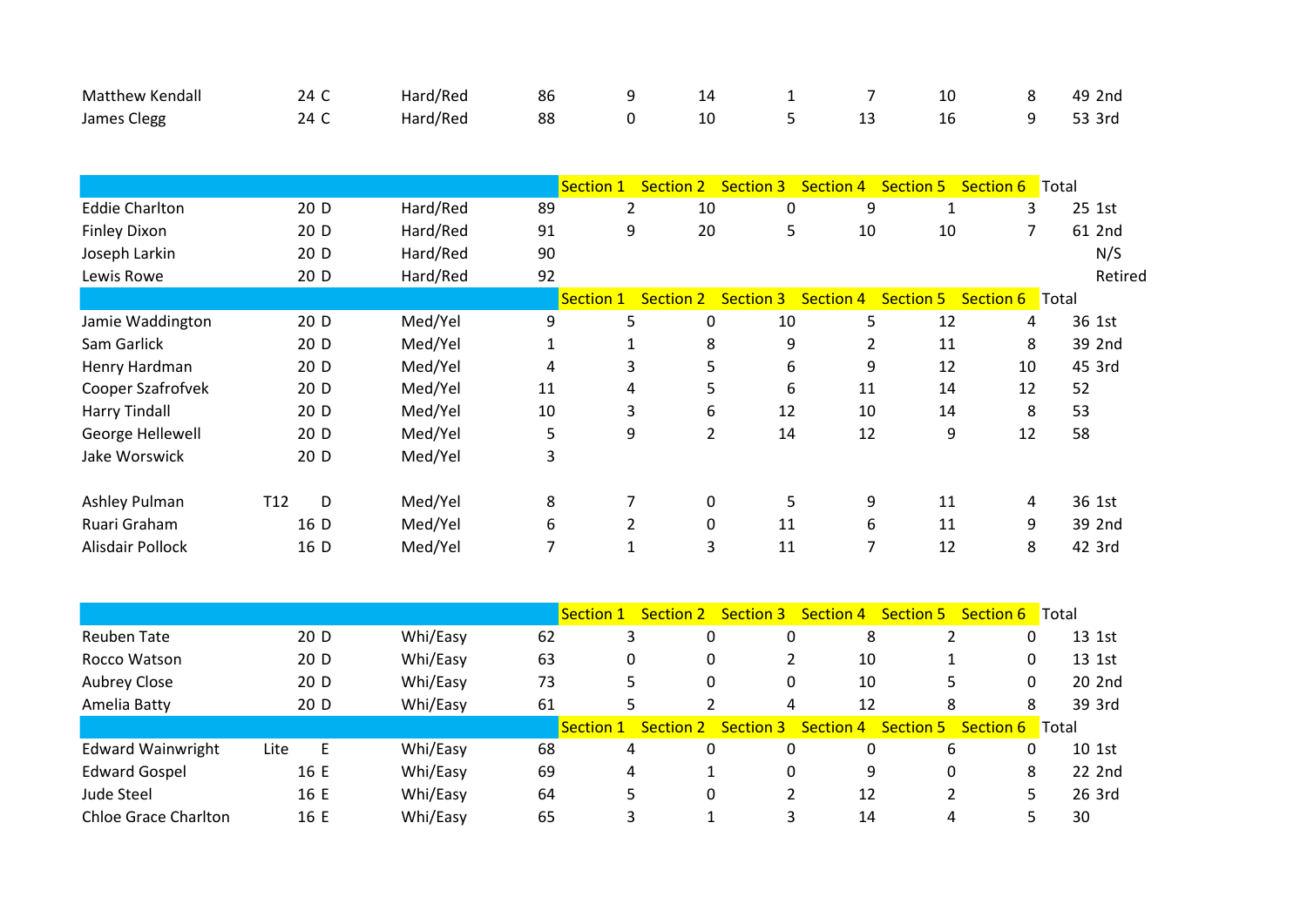| <b>Florence Hayes</b> | Lite              | Whi/Easy | 75 | 12             |                     | 3           | 13               | 5           | 0              | 40                   |
|-----------------------|-------------------|----------|----|----------------|---------------------|-------------|------------------|-------------|----------------|----------------------|
| <b>Jack Farren</b>    | 16 E              | Whi/Easy | 67 | 6              | 14                  | 11          | 14               | 6           | 4              | 55                   |
| Archie Cruickshanks   | 16 E              | Whi/Easy | 66 |                |                     |             |                  |             |                |                      |
| Lottie Bobbie Adams   | 12.5 <sub>D</sub> | Whi/Easy | 70 | 7              | 9                   | 12          | 12               | 8           | 9              | 57 1st               |
| <b>Arthur Adams</b>   | 12.5 E            | Whi/Easy | 72 | 1              | 5                   | 11          | 12               | 6           | $\overline{7}$ | 42 1st               |
| Jorge Ward            | 12.5 E            | Whi/Easy | 71 | 9              | 9                   | 12          | 14               | 8           | 9              | 61 2nd               |
|                       |                   |          |    | Section 1      | Section 2 Section 3 |             | <b>Section 4</b> | Section 5   | Section 6      | <mark>∣</mark> Total |
| Joshua Tate           | 20 D              | Elite    | 50 | $\overline{2}$ | 6                   | $\mathbf 0$ | 8                | $\mathbf 0$ | $\mathbf{1}$   | 17 1st               |

Section 1 Section 2 Section 3 Section 4 Section 5 Section 6 Total

Section 1 Section 2 Section 3 Section 4 Section 5 Section 6 Total

Section 1 Section 2 Section 3 Section 4 Section 5 Section 6 Total

0